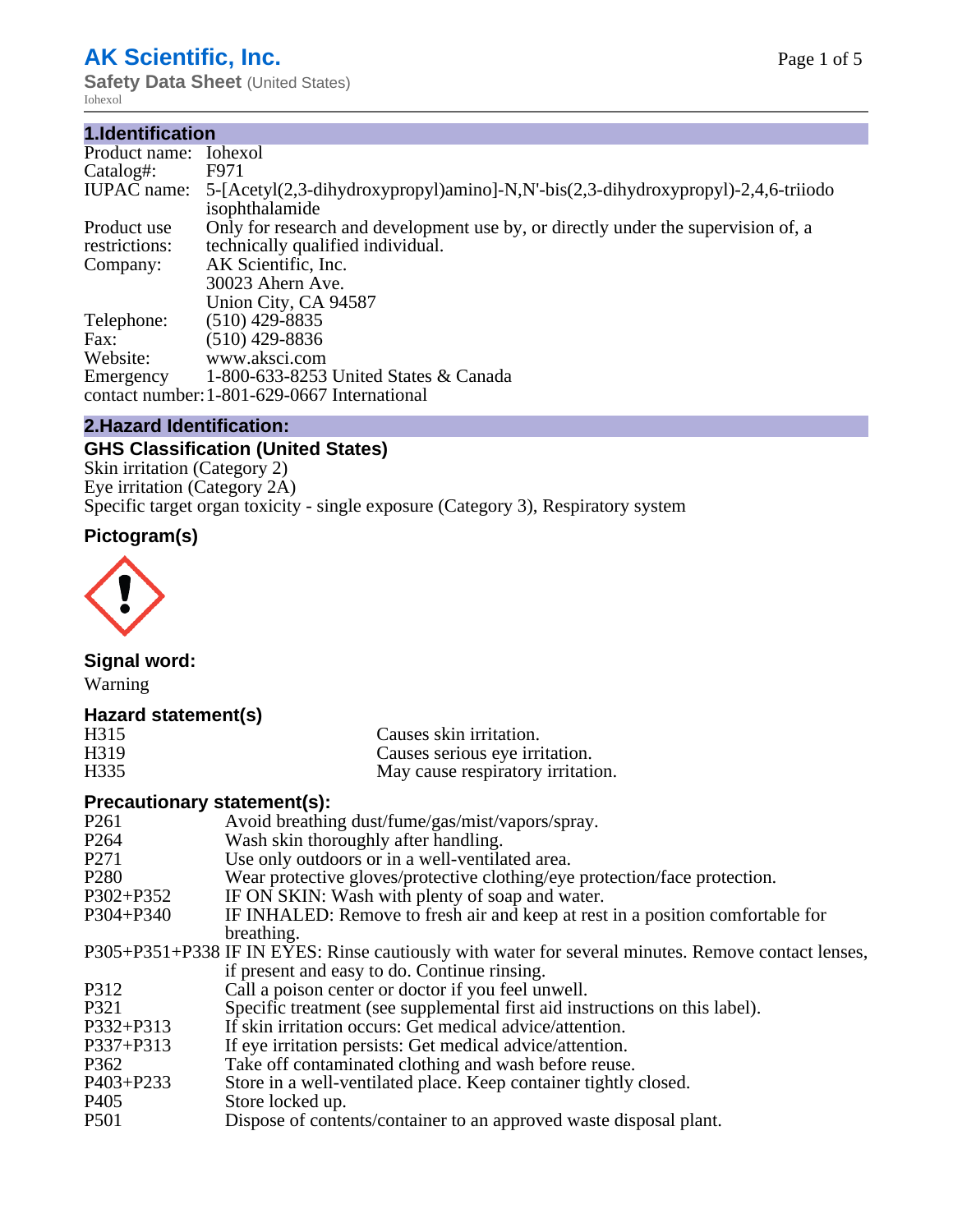#### **Hazards not otherwise classified (HNOC) or not covered by GHS:**

none

#### **3.Composition/Information on Ingredients**

Synonyms: Histodenz;

|         | 5-(N-2,3-Dihydroxypropylacetamido)-2,4,6-triiodo-N,N"-bis(2,3-dihydroxypropyl)i<br>sophthalamide |
|---------|--------------------------------------------------------------------------------------------------|
| CAS#:   | 66108-95-0                                                                                       |
| Purity: | 98% (HPLC)                                                                                       |
| EC:     | 266-164-2                                                                                        |
|         |                                                                                                  |

#### **4. First Aid Measures**

**General Information:** Immediately remove any clothing contaminated by the product. Move out of dangerous area. Consult a physician and show this safety data sheet.

**Inhalation:** Move person to fresh air. If not breathing, give artificial respiration. If breathing is difficult, give oxygen. Obtain medical aid.

**Skin contact:** Immediately flush skin with running water for at least 15 minutes while removing contaminated clothing and shoes. Wash clothing before reuse. Obtain medical aid immediately.

**Eye contact:** Immediately flush open eyes with running water for at least 15 minutes. Obtain medical aid immediately.

**Ingestion:** Do NOT induce vomiting without medical advice. Rinse mouth with water. Never administer anything by mouth to an unconscious person. Obtain medical aid immediately.

**Most important symptoms and effects, both acute and delayed:** No further information available. Please see sections 2 and 11.

**Indication of any immediate medical attention and special treatment needed:** No further information available.

#### **5. Fire Fighting Measures**

**Suitable extinguishing media:** Use water spray, dry chemical, carbon dioxide, or chemical foam. **Specific hazards arising from the chemical:** Carbon oxides, Hydrogen iodide, Nitrogen oxides. **Advice for firefighters:** As in any fire, wear a NIOSH-approved or equivalent, pressure-demand, self-contained breathing apparatus and full protective gear. During a fire, irritating and highly toxic gases may be generated by thermal decomposition or combustion.

#### **6. Accidental Release Measures**

**Personal precautions, protective equipment and emergency procedures:** Wear protective equipment and keep unprotected personnel away. Ensure adequate ventilation. Remove all sources of ignition. Prevent further leak or spill if safe to do so. For personal protective equipment, please refer to section 8.

**Environmental precautions:** Do not let product enter drains, other waterways, or soil.

**Methods and materials for containment and cleaning up:** Prevent further leak or spill if safe to do so. Vacuum, sweep up, or absorb with inert material and place into a suitable disposal container. Consult local regulations for disposal. See section 13 for further disposal information.

#### **7. Handling and Storage**

**Precautions for safe handling:** Avoid contact with skin, eyes, and personal clothing. Wash hands thoroughly after handling. Avoid breathing fumes. Use only with adequate ventilation. Wear suitable protective clothing, gloves, and eye/face protection. Keep away from sources of ignition. Minimize dust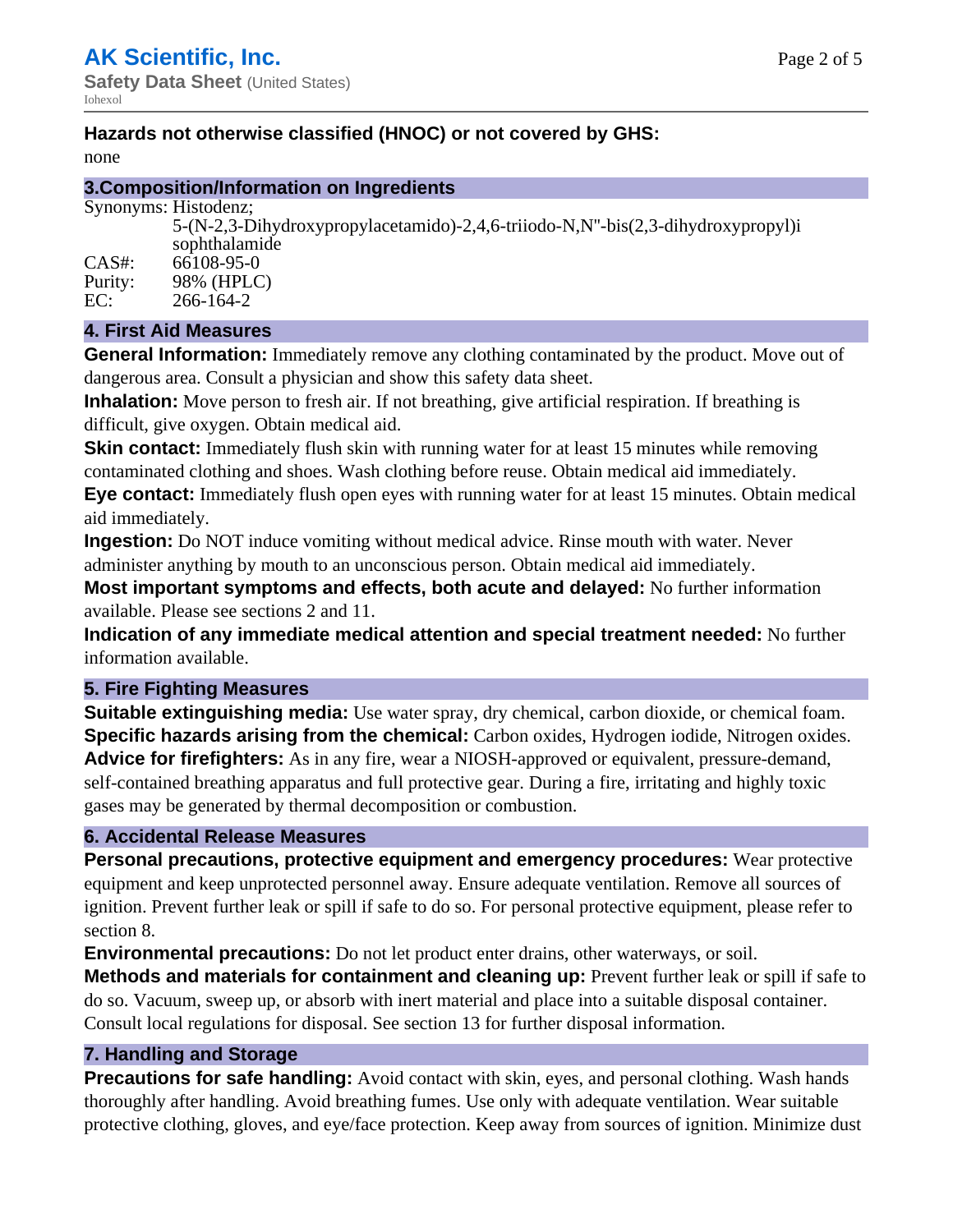generation and accumulation. Keep container tightly closed. Open and handle container with care. Do not eat, drink, or smoke while handling.

**Conditions for safe storage, including any incompatibilities:** Store in a tightly-closed container when not in use. Store in a cool, dry, well-ventilated area away from incompatible substances. Keep away from sources of ignition. ,Store long-term at -20°C.

#### **8. Exposure Controls/Personal Protection**

#### **Exposure limits:**

| <b>OSHA PEL:</b>  | Not available. |
|-------------------|----------------|
| NIOSH REL:        | Not available. |
| <b>ACGIH TLV:</b> | Not available. |

**Appropriate engineering controls:** Avoid contact with skin, eyes, and clothing. Wash hands before breaks and immediately after handling the product. Facilities storing or utilizing this material should be equipped with an eyewash fountain. Use adequate general and local exhaust ventilation to keep airborne concentrations low.

#### **Personal protection**

| Eyes:        | Based on an evaluation of the eye or face hazards present, wear chemical splash-resistant<br>safety glasses or goggles with side protection. A face shield may be appropriate in some<br>workplaces. Use eyewear tested and approved under appropriate government standards<br>such as OSHA 29 CFR 1910.133 or EU EN166.                                                                                                |
|--------------|-------------------------------------------------------------------------------------------------------------------------------------------------------------------------------------------------------------------------------------------------------------------------------------------------------------------------------------------------------------------------------------------------------------------------|
| Hands:       | Wear gloves selected based on an evaluation of the possible hazards to hands and skin,<br>the duration of use, the physical conditions of the workplace, and the chemical resistance<br>and physical properties of the glove material.                                                                                                                                                                                  |
|              | Skin and body: Protective clothing must be selected based on the hazards present in the workplace, the<br>physical environment, the duration of exposure, and other factors. No fabric can provide<br>protection against all potential hazards; therefore it is important to select the appropriate<br>protective clothing for each specific hazard. At the minimum, wear a laboratory coat and<br>close-toed footwear. |
| Respiratory: | Respirators are not a substitute for accepted engineering control measures such as<br>enclosure or confinement of the operation, general and local ventilation, and substitution<br>of less toxic materials. When respiratory personal protective equipment is appropriate<br>based on an assessment of respiratory hazards in the workplace, use a NIOSH- or<br>CEN-certified respirator.                              |

| 9. Physical and Chemical Properties |                                       |
|-------------------------------------|---------------------------------------|
| <b>Physical State:</b>              | White to off-white crystalline powder |
| Molecular Formula:                  | C19H26I3N3O9                          |
| Molecular Weight:                   | 821.14                                |
| Odor:                               | Not available.                        |
| pH:                                 | Not available.                        |
| <b>Boiling Point Range:</b>         | Not available.                        |
| Freezing/Melting Point:             | $242 - 246$ °C                        |
| <b>Flash Point:</b>                 | Not available.                        |
| <b>Evaporation Rate:</b>            | Not available.                        |
| Flammability (solid, gas):          | Please see section 2.                 |
| Explosive limits:                   | Not available.                        |
| Vapor Pressure:                     | Not available.                        |
| Vapor Density:                      | Not available.                        |
| Solubility:                         | Not available.                        |
| <b>Relative Density:</b>            | Not available.                        |
| Refractive Index:                   | Not available.                        |
| Volatility:                         | Not available.                        |
| <b>Auto-ignition Temperature:</b>   | Not available.                        |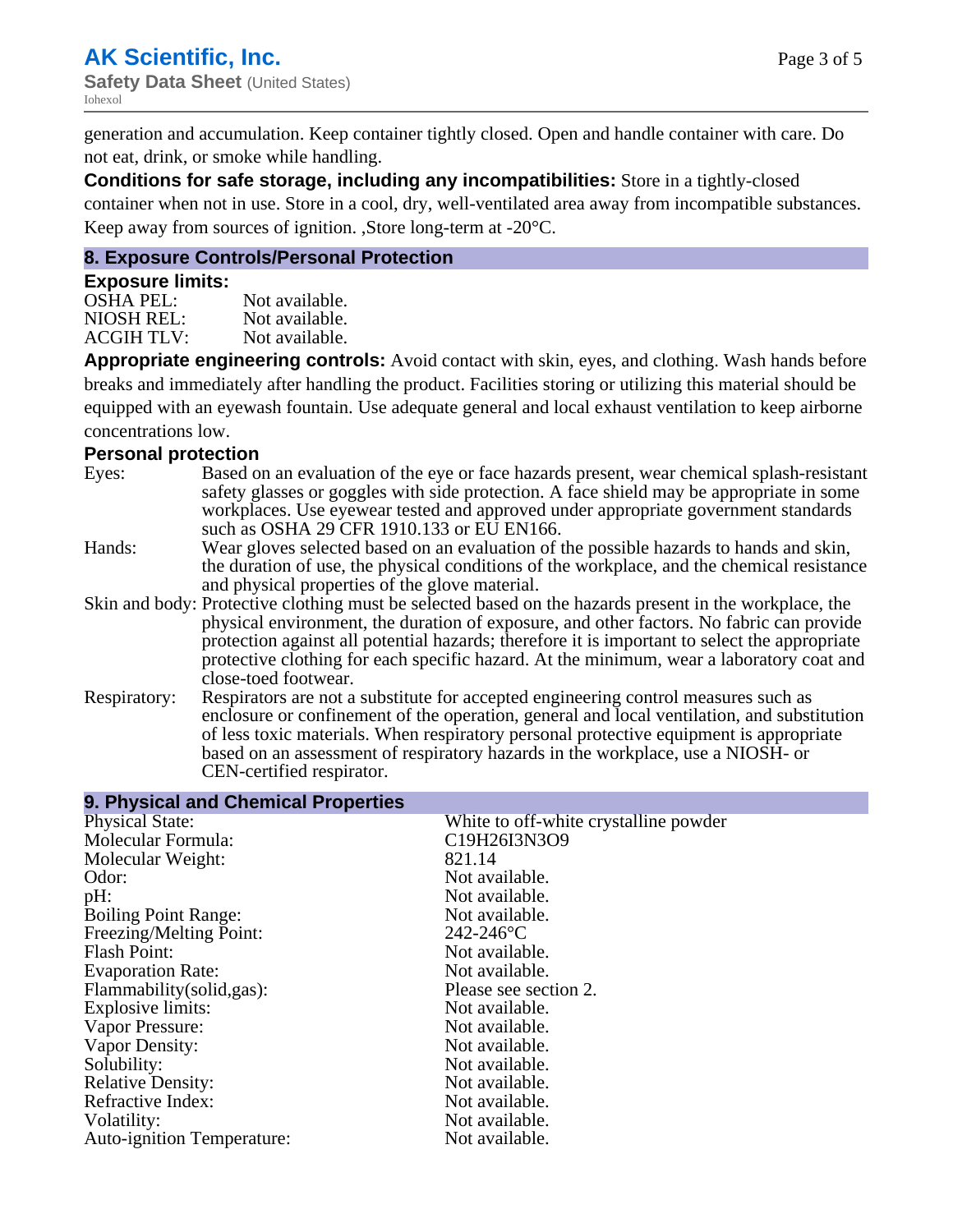**Safety Data Sheet (United States)** Iohexol

| Decomposition Temperature:<br><b>Partition Coefficient:</b>                                                                                                       | Not available.<br>Not available.                                                                                                                                                                                                                                                                                                                                                                                 |  |
|-------------------------------------------------------------------------------------------------------------------------------------------------------------------|------------------------------------------------------------------------------------------------------------------------------------------------------------------------------------------------------------------------------------------------------------------------------------------------------------------------------------------------------------------------------------------------------------------|--|
| <b>10. Stability and Reactivity</b>                                                                                                                               |                                                                                                                                                                                                                                                                                                                                                                                                                  |  |
| Reactivity:<br>Chemical stability:<br>Possibility of hazardous reactions:<br>Conditions to avoid:<br>Incompatible materials:<br>Hazardous decomposition products: | Not available.<br>Stable under recommended temperatures and pressures.<br>Not available.<br>Dust generation.<br>Strong oxidizing agents.<br>Carbon oxides, Hydrogen iodide, Nitrogen oxides.                                                                                                                                                                                                                     |  |
| <b>11. Toxicological Information</b>                                                                                                                              |                                                                                                                                                                                                                                                                                                                                                                                                                  |  |
| RTECS#<br>Acute toxicity:<br>Routes of exposure:<br>Symptoms related to the physical, chemical and<br>toxicological characteristics:                              | CZ2205000<br>Not available.<br>Inhalation, eye contact, skin contact, ingestion.<br>Skin contact may result in inflammation<br>characterized by itching, scaling, reddening,<br>blistering, pain or dryness. Eye contact may result<br>in redness, pain or severe eye damage. Inhalation<br>may cause irritation of the lungs and respiratory<br>system. Overexposure may result in serious illness<br>or death. |  |
| Carcinogenicity                                                                                                                                                   |                                                                                                                                                                                                                                                                                                                                                                                                                  |  |

| IARC: | Not classified.                                                                                       |
|-------|-------------------------------------------------------------------------------------------------------|
| NTP:  | Not listed.                                                                                           |
| OSHA: | Not listed.                                                                                           |
|       | Acute toxic effects: Inflammation of the eye is characterized by redness, watering, and itching. Skin |
|       | inflammation is characterized by itching, scaling, reddening, or, occasionally,                       |
|       | blistering.                                                                                           |

| <b>12. ECOlogical Information</b> |                |
|-----------------------------------|----------------|
| Ecotoxicity:                      | Not available. |
| Persistence and degradability:    | Not available. |
| Bioaccumulative potential:        | Not available. |
| Mobility in soil:                 | Not available. |
| Other adverse effects:            | Not available. |

# **13. Disposal Considerations**

**12. Ecological Information**

Chemical waste generators must determine whether a discarded chemical is classified as hazardous waste. US EPA guidelines for the classification determination are listed in 40 CFR 261.3. Additionally, waste generators must consult state and local hazardous waste regulations to ensure complete and accurate classification. Observe all federal, state and local regulations when disposing of the substance.

Disposal of packaging: Do not reuse containers. Dispose of as unused product.

#### **14. Transportation Information**

| <b>DOT (United States)</b> |                |
|----------------------------|----------------|
| UN number:                 | Not hazmat     |
| Proper shipping name:      | Not available. |
| Transport hazard class:    | Not available. |
| Packing group:             | Not available. |
| <b>IATA</b>                |                |
| UN Number:                 | Not DG         |